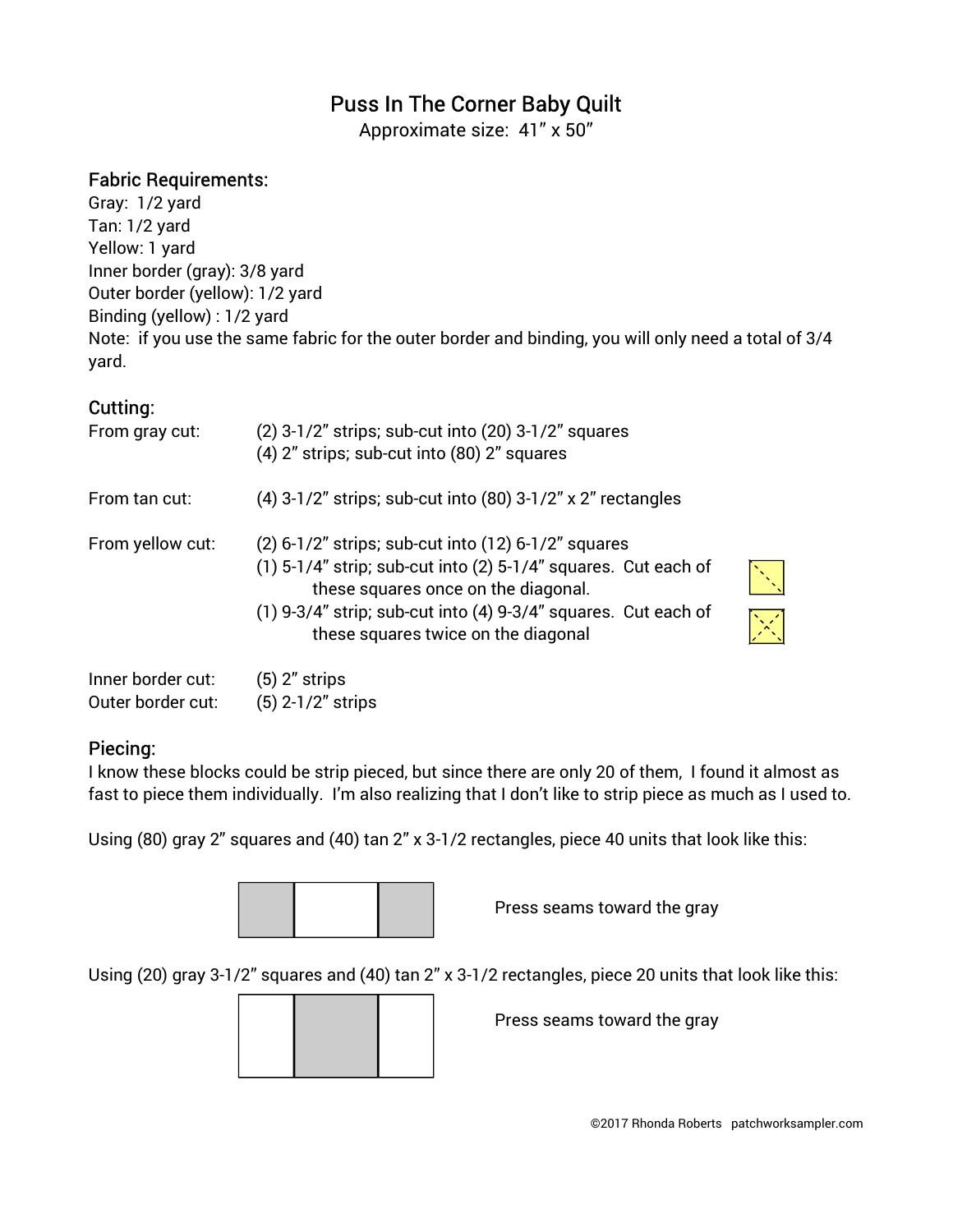Using the units from the previous steps, piece 20 blocks that look like this:



 Press the seams to one side. In this step, it doesn't matter which way you press them because they don't nest with any other seams.

Follow the diagram below, piece quilt in diagonal rows..



Trim edges of quilts even. Sew inner border strips together. Measure length of quilt through center and cut two border strips to this measurement. Sew to sides of quilt. Press seam out toward the border. Measure width of quilt through center and cut two border strips to this measurement. Sew to top and bottom of quilt. Press seams out toward the border.

Repeat the previous step for the outer border.

Quilt as desired (I quilted straight lines, spacing them in random widths), bind and enjoy!